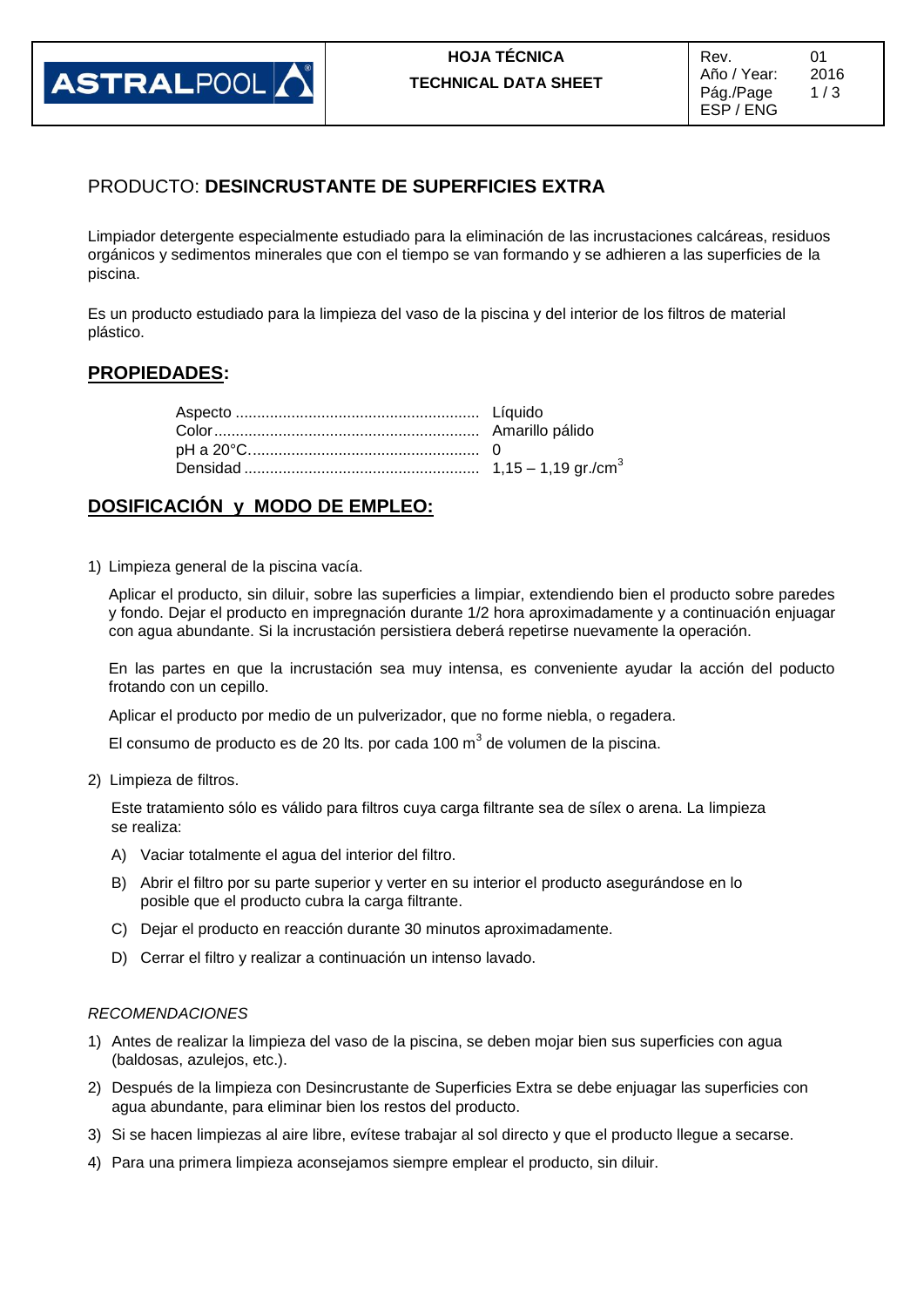

## PRODUCT: **SURFACE DE-SCALER EXTRA**

Detergent cleaner developed to eliminate calcareous incrustations, organic residues and mineral sediments formed in the pool surface.

## **PROPERTIES:**

# **DOSAGE AND INSTRUCTIONS FOR USE:**

1) General cleaning of the empty pool.

Ensure the pool is drained. Do not dilute the product before applying directly onto surfaces that need cleaning. Leave the product for approximately half an hour, and then rinse with plenty of water. If the scale persists the treatment must be repeated.

In parts where the incrustations are very dense the action of the product can be helped by scrubbing with a brush.

Apply the product with spray that does not form a mist or with a watering can.

20 litres of the product should be used for every 100 m.3 of volume of swimming pool.

2) Cleaning of the filters.

This treatment is only for sand filters.

- A) Empty completely the water from the interior of filter.
- B) Open the filter and pour in the product making sure the product is covering the filtering load.
- C) Allow the product to react for approximately half an hour.
- D) Close the filter and then proceed with an intense wash.

Recommendations:

- 1) Before cleaning the inside of the pool, its surfaces (floor, tiles, ceramic tiles, etc.) must be well dampened with water.
- 2) After cleaning with product the surfaces should be rinsed with plenty of water to remove all traces of the product.